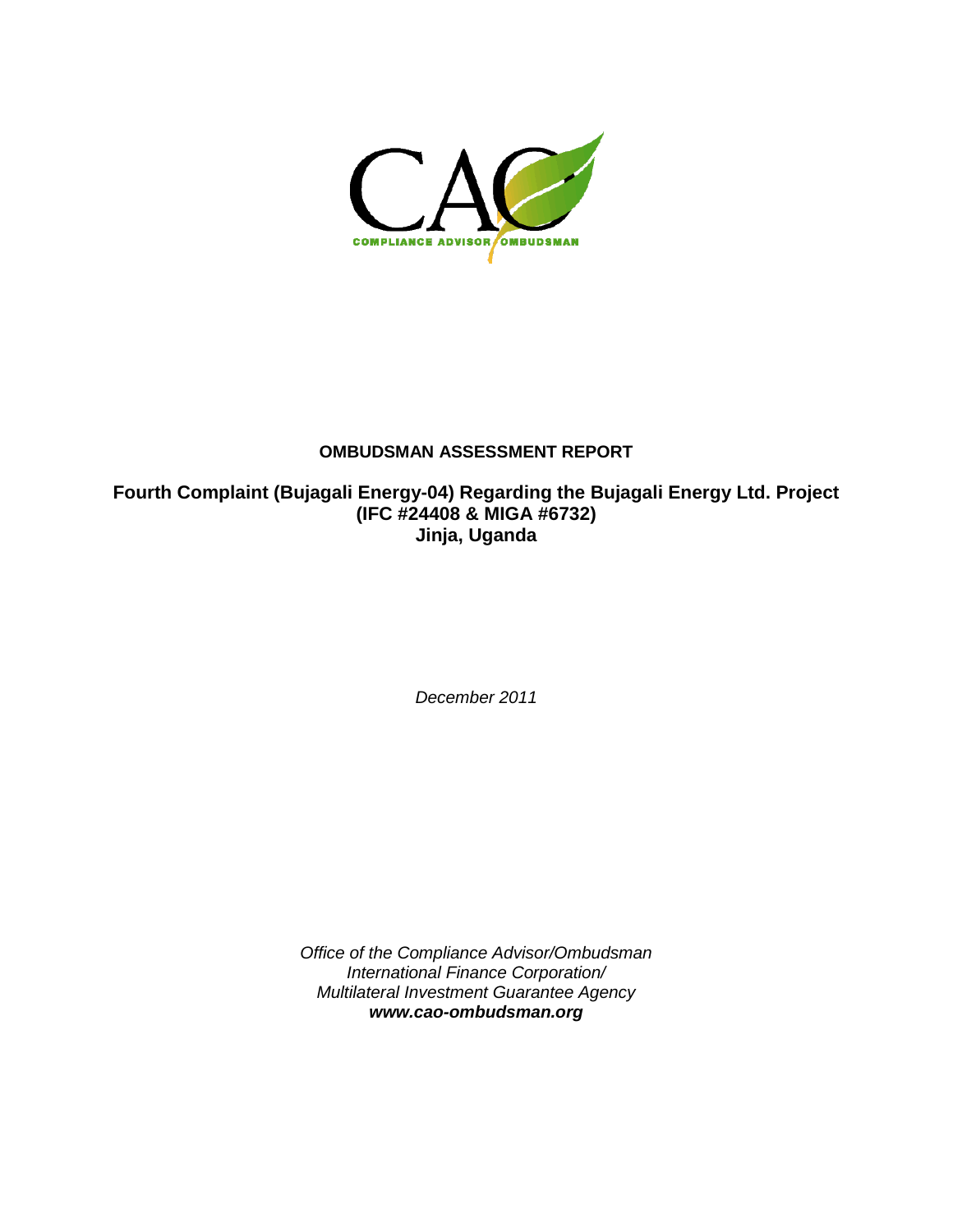## **Table of Contents**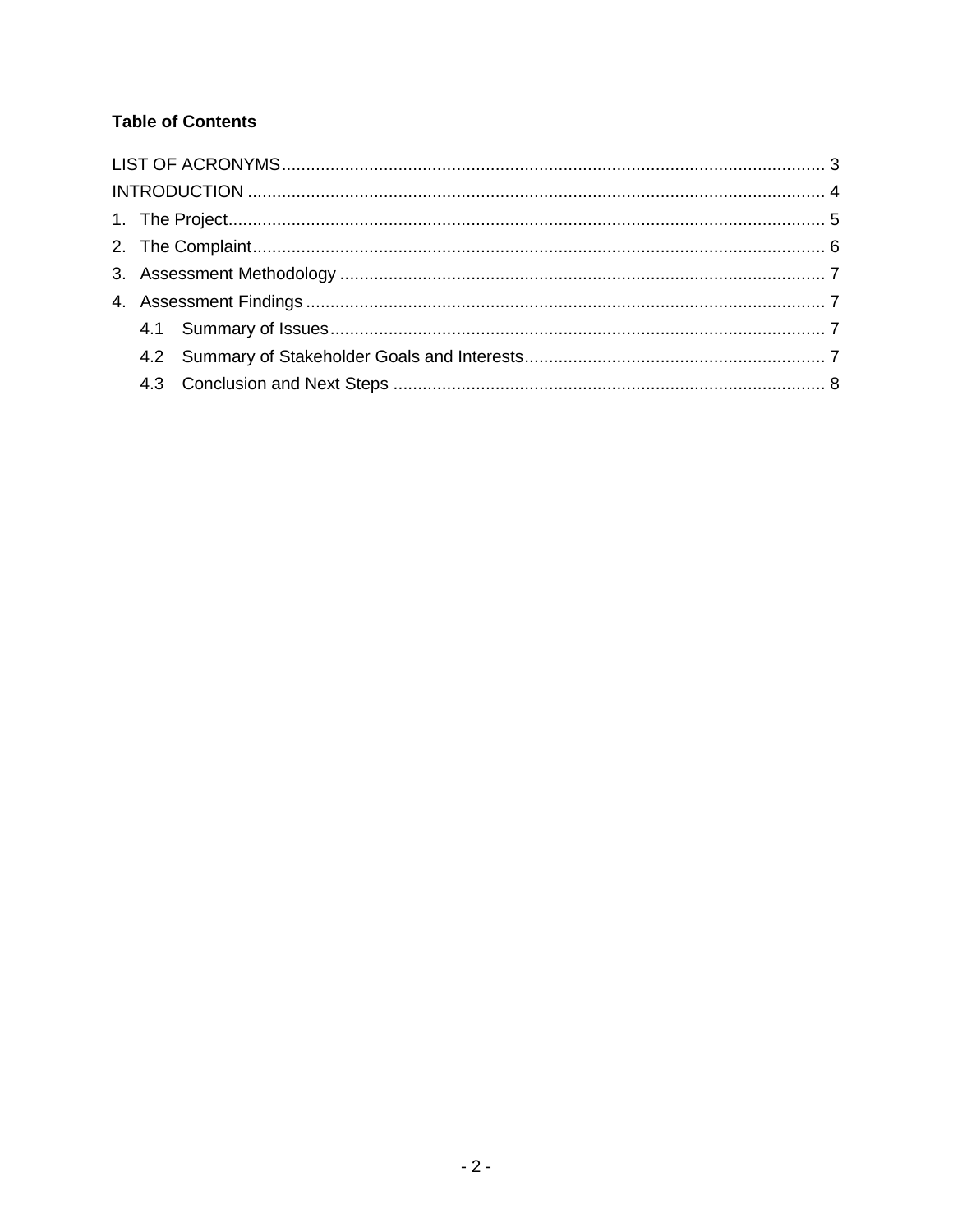# <span id="page-2-0"></span>**LIST OF ACRONYMS**

| <b>Bujagali Energy Limited</b>             |
|--------------------------------------------|
| Office of the Compliance Advisor/Ombudsman |
| Engineering, Procurement, Construction     |
| International Development Association      |
| <b>International Finance Corporation</b>   |
| <b>Medical Arbitration Board</b>           |
| Multilateral Investment Guarantee Agency   |
|                                            |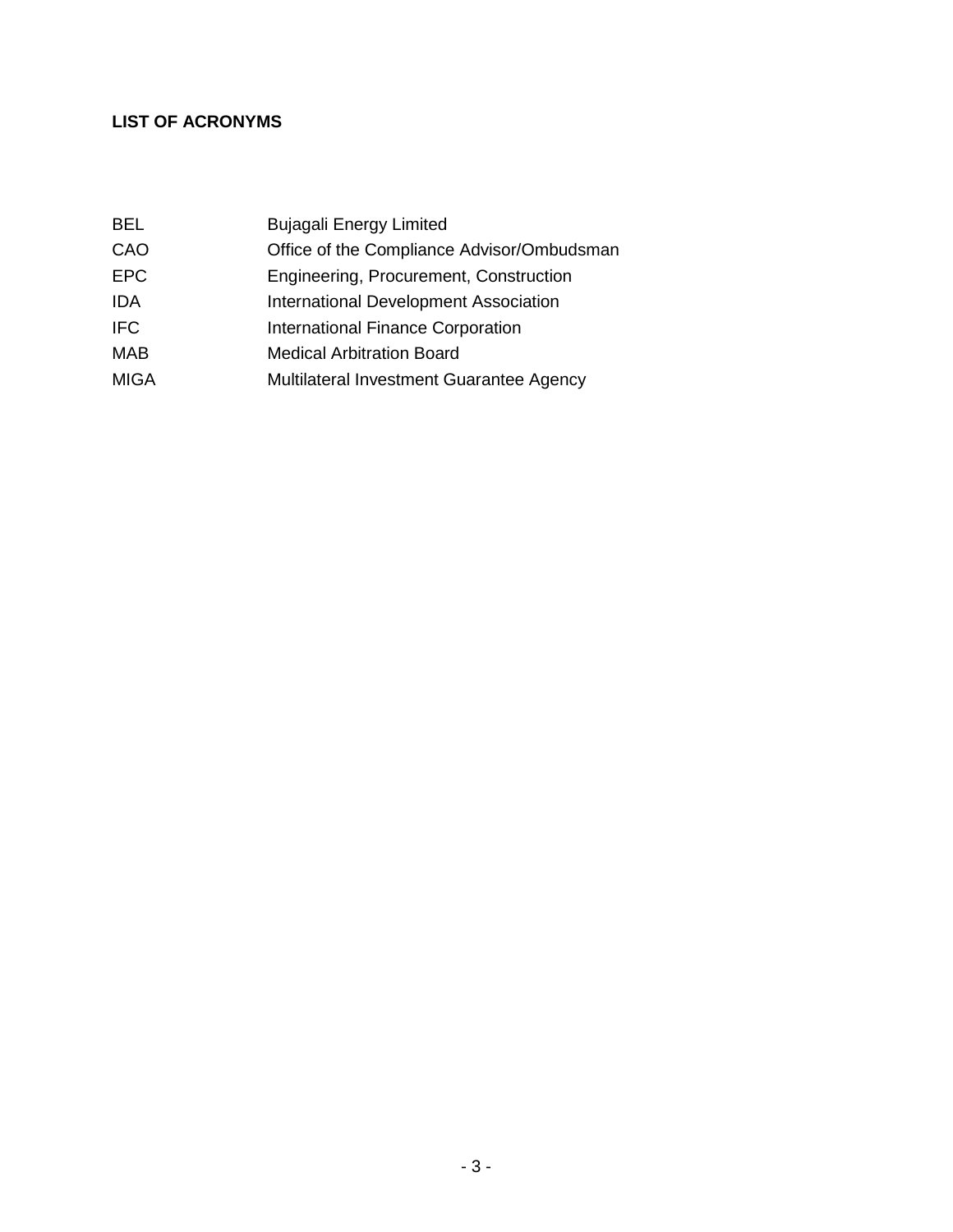#### <span id="page-3-0"></span>**INTRODUCTION**

The Office of the Compliance Advisor/Ombudsman (CAO) is the independent recourse mechanism for the International Finance Corporation (IFC) and the Multilateral Investment Guarantee Agency (MIGA) of the World Bank Group. The CAO reports directly to the President of the World Bank Group, and its mandate is to assist in addressing complaints from people affected by IFC/MIGA supported projects in a manner that is fair, objective, and constructive and to enhance the social and environmental outcomes of those projects.

The CAO assessment is conducted by CAO's Ombudsman function. The purpose of CAO's assessment is to: (1) clarify the issues and concerns raised by the complainant(s); (2) gather information on how other stakeholders see the situation; and (3) to help the CAO Ombudsman and the stakeholders determine whether and how they might be able to resolve the issues raised in the complaint.

This document is a preliminary record of the views heard by the CAO team, and explanations of next steps. *This report does not make any judgment on the merits of the complaint.*

As per CAO's Operational Guidelines, $1$  the following steps are typically followed in response to a complaint that is received:

- Step 1: **Acknowledgement** of receipt of the complaint
- Step 2: **Eligibility:** Determination of the complaint's eligibility for assessment under the mandate of the CAO (no more than 15 working days)
- Step 3: **Ombudsman assessment:** Assessment of the issues and provide support to stakeholders in understanding and determining whether a collaborative solution is possible through a facilitated process by CAO Ombudsman, or whether the case should be transfer to CAO Compliance for appraisal of IFC's/MIGA's social and environmental performance. The assessment time can take up to a maximum of 120 working days.
- Step 4: **Facilitating settlement**: If the CAO Ombudsman process continues, this phase involves initiation of a dispute resolution process (typically based or initiated by a Memorandum of Understanding and/or a mutually agreed upon ground rules between the parties) through facilitation/mediation, joint fact-finding, or other agreed resolution process, leading to a settlement agreement or other mutually agreed and appropriate goal. The major objective of problem-solving approaches will be to address the issues raised in the complaint, and any other significant issues relevant to the complaint that were identified during the assessment or the problem-solving process, in a way that is acceptable to the parties affected<sup>2</sup>.

OR

 $\overline{a}$ 

<sup>&</sup>lt;sup>1</sup> For more details on the role and work of the CAO, please refer to the full Operational Guidelines[: http://www.cao](http://www.cao-ombudsman.org/about/whoweare/index.html)[ombudsman.org/about/whoweare/index.html](http://www.cao-ombudsman.org/about/whoweare/index.html)

 $2$  Where stakeholders are unable to resolve the issues through a collaborative process within an agreed time frame, the CAO Ombudsman will first seek to assist the stakeholders in breaking through impasse(s). If this is not possible, the CAO Ombudsman will inform the stakeholders, including IFC/MIGA staff, the President and Board of the World Bank Group, and the public, that CAO Ombudsman has closed the complaint and transferred it to CAO Compliance for appraisal.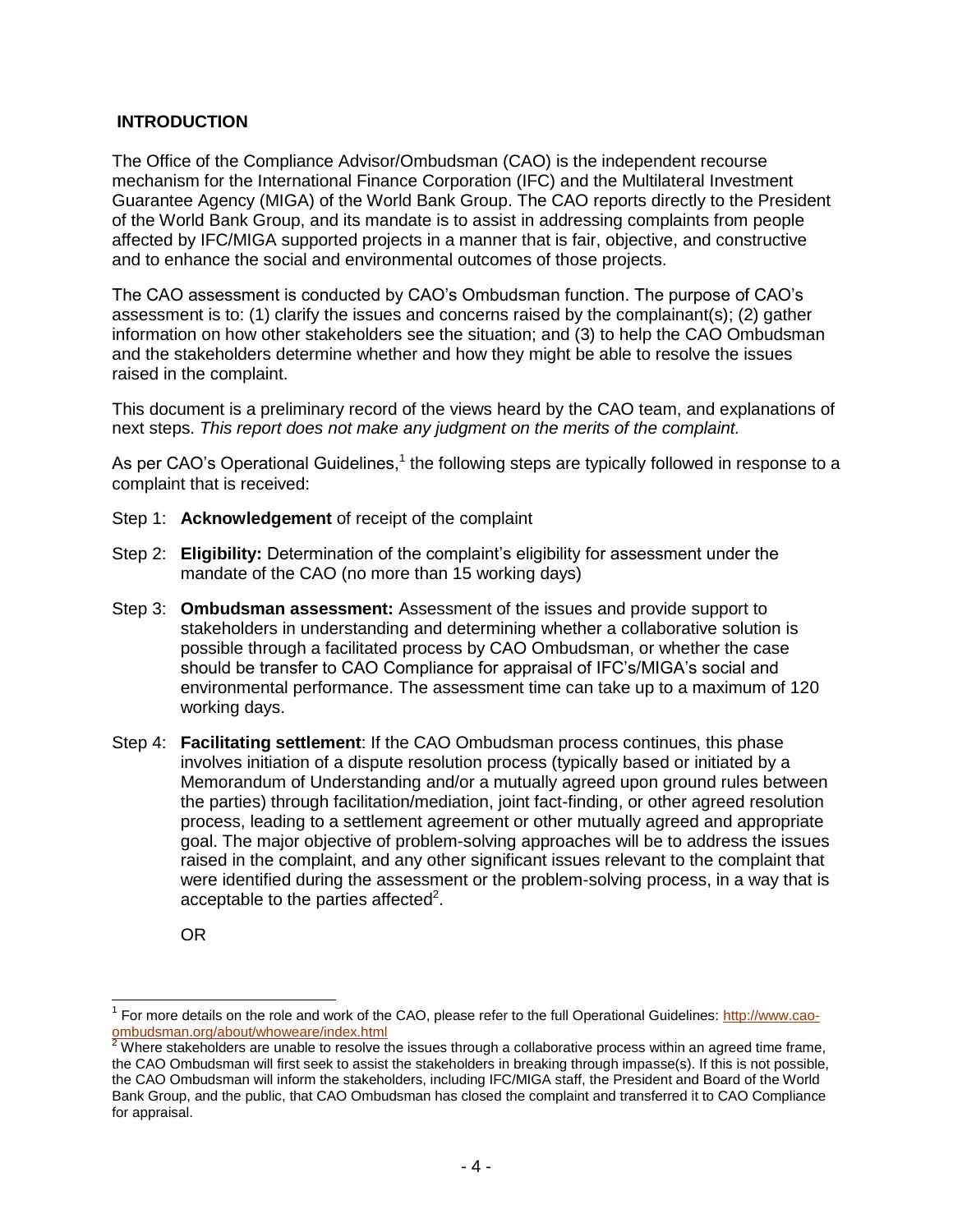**Compliance Appraisal/Audit:** If a collaborative resolution is not possible, CAO Compliance will initiate an appraisal of IFC's/MIGA's social and environmental due diligence of the project in question to determine whether a compliance audit of IFC's/MIGA's intervention of the project is merited.

Step 5: **Monitoring** and follow-up

## Step 6: **Conclusion**/Case closure

In March 2011 the CAO received a letter of complaint from eleven persons who had, at one time or another, been employed in the construction of the Bujagali Hydropower project – a run-of-theriver power plant on the River Nile supported by IFC and MIGA. The signatories of the complaint were writing on behalf of themselves and more than 30 other employees who had worked for Salini Costruttori - the EPC contractor in charge of constructing the power plant. The complainants raised concerns about the compensation they received (or lack thereof) and the actions taken by the company in response to work-place accidents.

On March 22, 2011 the CAO determined that the complaint met its three eligibility criteria:

1. The complaint pertains to a project that IFC is participating in, or is actively considering.

2. The issues raised in the complaint pertain to the CAO's mandate to address environmental and social impacts of IFC investments.

3. The complainant (or those whom the complainant has authority to represent) may be affected if the social and/or environmental impacts raised in the complaint occurred.

Subsequently, and in accordance with CAO's Operational Guidelines, the CAO Ombudsman began the assessment of opportunities for resolving the issues outlined in the complaint. As per the CAO guidelines, the assessment period is limited to a maximum of 120 working days, but may be completed more quickly depending on whether the issues are amenable to resolution.

## <span id="page-4-0"></span>**1. The Project**

The Bujagali Energy project consists in the development, construction and maintenance of a run-of-the-river power plant with a capacity of 250 MW on a Build-Own-Operate-Transfer ("BOOT") basis on the River Nile, at Dumbbell Island, 8 kilometers north of the existing Nalubaale and Kiira power plants, in Uganda (the "project"). The project is being developed by Bujagali Energy Limited ("BEL" or the "Project Company"). BEL is also responsible for managing the construction of approximately 100 kilometers of 132 kV transmission line on behalf of the Uganda Electricity Transmission Company Ltd. ("UETCL"), Uganda's national transmission company, to evacuate electricity from the facility. As an Independent Power Producer ("IPP"), the project will sell electricity to UETCL under a 30-year Power Purchase Agreement ("PPA"), which was signed on December 6, 2007.

The project Sponsors are: (a) Industrial Promotion Services (Kenya) Ltd. ("IPS(K)"), the Kenya subsidiary of IPS, the industrial development arm of the Aga Khan Fund for Economic Development ("AKFED") which, in turn, is a member of the Aga Khan Development Network; and (b) Sithe Global Power LLC (US) ("Sithe Global"), an international development company formed in 2004 to develop, construct, acquire and operate strategic assets around the world.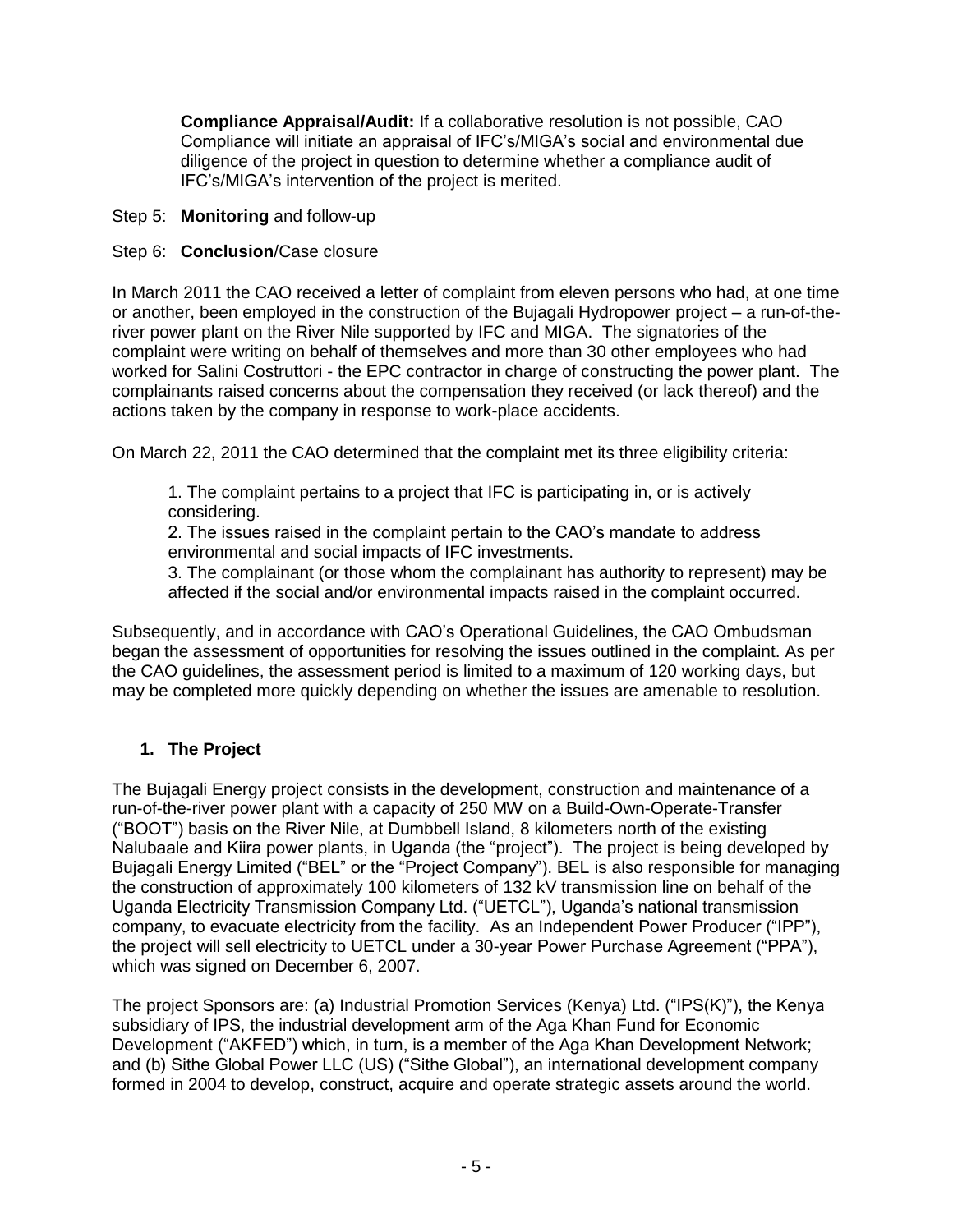BEL's direct shareholders are two Special Purpose Vehicles ("SPVs"): (a) an SPV owned by AKFED, IPS(K) and Jubilee Investment Company SPV (where IPS(K) and Jubilee Investment Company are both AKFED controlled companies); and (b) SG Bujagali Holdings, a company incorporated in Mauritius and an affiliate of Sithe Global, which is ultimately controlled by Blackstone Capital Partners, Reservoir Capital Group LLC and Sithe Global's management.

The total project cost is expected to be approximately \$874.9 million financed by about US\$681.8 million of debt and US\$192.5 million of Equity. The proposed IFC investment is \$130 million in a combination of an A loan and a C loan. MIGA also issued a \$115 million guarantee to World Power Holdings Luxembourg S.à.r.l., a subsidiary of Sithe Global (USA), for its investment in the project while IDA provided US\$115 Partial Risk Guarantee to support commercial bank financing for the project.

| <b>Lenders</b>                                | (US\$ mil) |
|-----------------------------------------------|------------|
| European Investment Bank                      | 136.0      |
| Africa Development Bank                       | 110.0      |
| Deutsche Investitions-und                     |            |
| Entwicklungsgesellschaft (DEG)                | 30.0       |
| Societe de Promotion et de Participation pour |            |
| la Cooperation Economique (PROPARCO)          | 60.0       |
| KfW Entwicklungsbank - German                 |            |
| <b>Development Bank</b>                       | 15.0       |
| Agence Francaise de Developement (AFD)        | 12.8       |
| Nederlandse Financierings-Maatschappij        |            |
| voor Ontwikkelinsslanden N.V. (FMO)           | 73.0       |

The other lenders to the project are highlighted below:

## <span id="page-5-0"></span>**2. The Complaint**

In March 2011, a group of former employees involved in the construction of the power plant filed a complaint with the CAO on behalf of themselves and more than 30 other former employees. The complainants had at one time or another been employed by Salini Costruttori, the Engineering, Procurement, Construction (EPC) contractor in charge of project construction. The complainants stated that in the course of their employment they suffered work-place accidents and sustained injuries varying in degrees of severity. Many were subsequently assessed by a medical practitioner who then determined a commensurate level of compensation. The complainants stated that upon termination injured employees did not receive the assessed level of compensation, and others received no compensation at all. They therefore have concerns about the transparency of the medical assessment and compensation process.

The complainants also raised concerns regarding the calculation of their terminal benefits and what they perceive as inconsistencies and irregularities, in the management and transparency of how the system is managed. The former employees also report a certain level of intimidation against workers requesting their benefits.

The complainants sought to further clarify what procedures and processes were supposed to be followed to determine compensation and terminal benefits, and how these were implemented in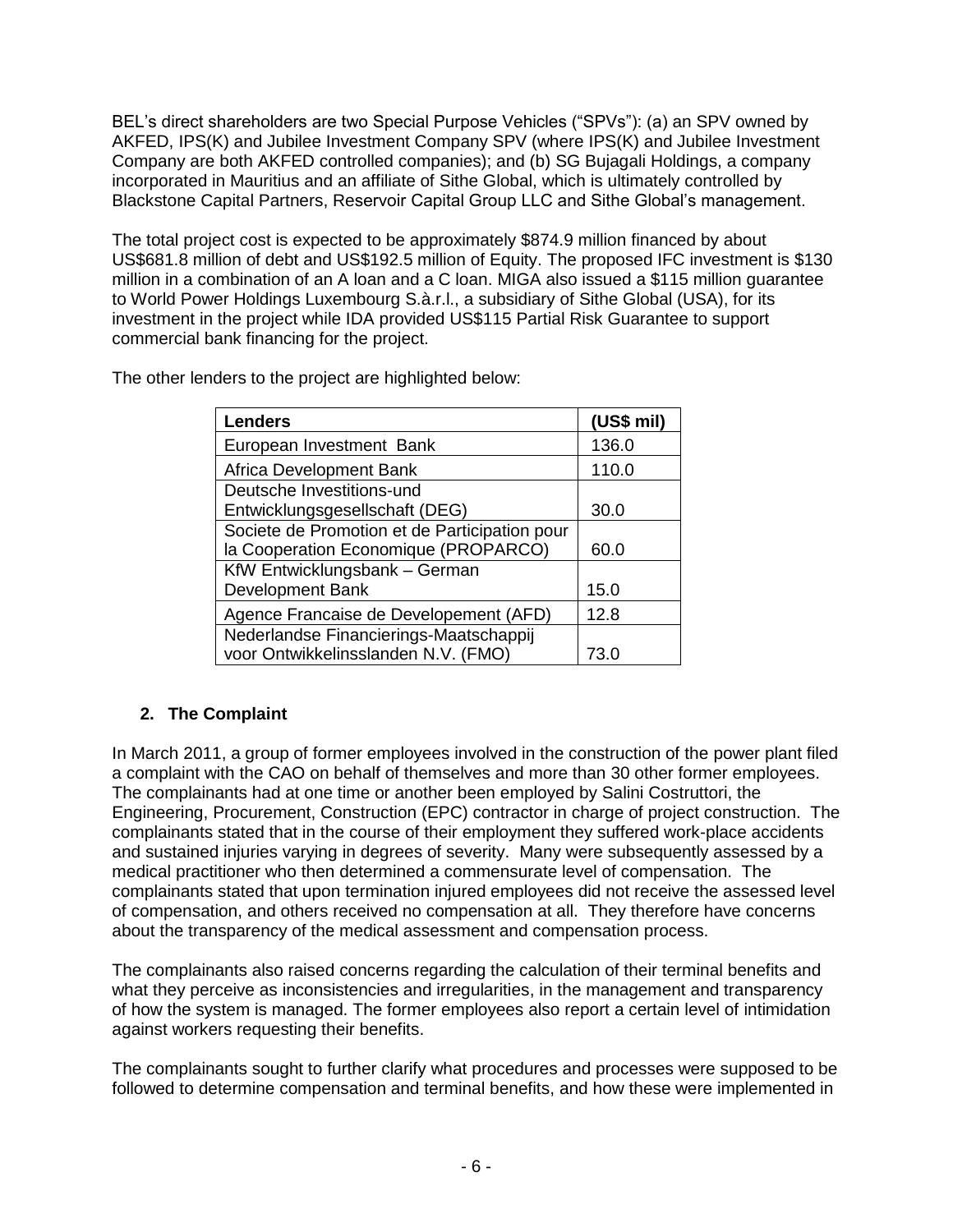their case. Ultimately, they would like to see a fair and objective process that ensures every worker receives appropriate compensation and terminal benefits for their work on the project.

## <span id="page-6-0"></span>**3. Assessment Methodology**

The purpose of the CAO assessment is to clarify the issues and concerns raised by the complainant, to gather information on how other stakeholders see the situation, and to help the CAO Ombudsman and the stakeholders determine whether and how they might be able to resolve the issues raised in the complaint. The CAO Ombudsman does not gather information to make a judgment on the merits of the complaint.

The CAO assessment of the complaint consisted of:

- Review of project documents
- Interviews, meetings, and group discussions
- Country missions and site-visits

The CAO team conducted four field trips to Jinja between May and December 2011. In preparation for and during the field trips, the CAO Ombudsman team reviewed IFC and MIGA project documents, and met with complainants, IFC and MIGA project teams, representatives of BEL and Salini, the National Association of Professional Environmentalists (NAPE), and the Uganda Ministry of Gender, Labour, and Social Development.

Upon CAO's first visit to Jinja in May 2011, some 40 additional people attended the initial meeting claiming to be injured workers and asking to be formally added to the complaint. Small group discussions were held with all the workers present in order to better understand their needs, concerns, and individual circumstances. As of 1 December 2011 the total number of workers (including former and current employees) requesting CAO assistance has risen to 80.

## <span id="page-6-1"></span>**4. Assessment Findings**

## <span id="page-6-2"></span>**4.1 Summary of Issues**

Based on the original complaint and further stakeholder discussions undertaken as part of the CAO Assessment, the two primary topics that the parties have agreed to discuss further are:

- 1. How can all outstanding injured workers claims relating to Salini Costruttori and the Bujagali dam construction, be resolved in a fair and timely manner?
- 2. How will future claims be handled, and how will workers be informed of the claims process?

#### <span id="page-6-3"></span>**4.2 Summary of Stakeholder Goals and Interests**

Based on the discussions with key stakeholders listed in Section 3 above, the CAO heard and understood the following key goals and interests, most of which were shared by all parties:

- Handling legitimate claims of compensation for workers' injuries in a transparent and fair manner as soon as possible and consistent with Ugandan law
- Giving priority to the most serious and urgent cases